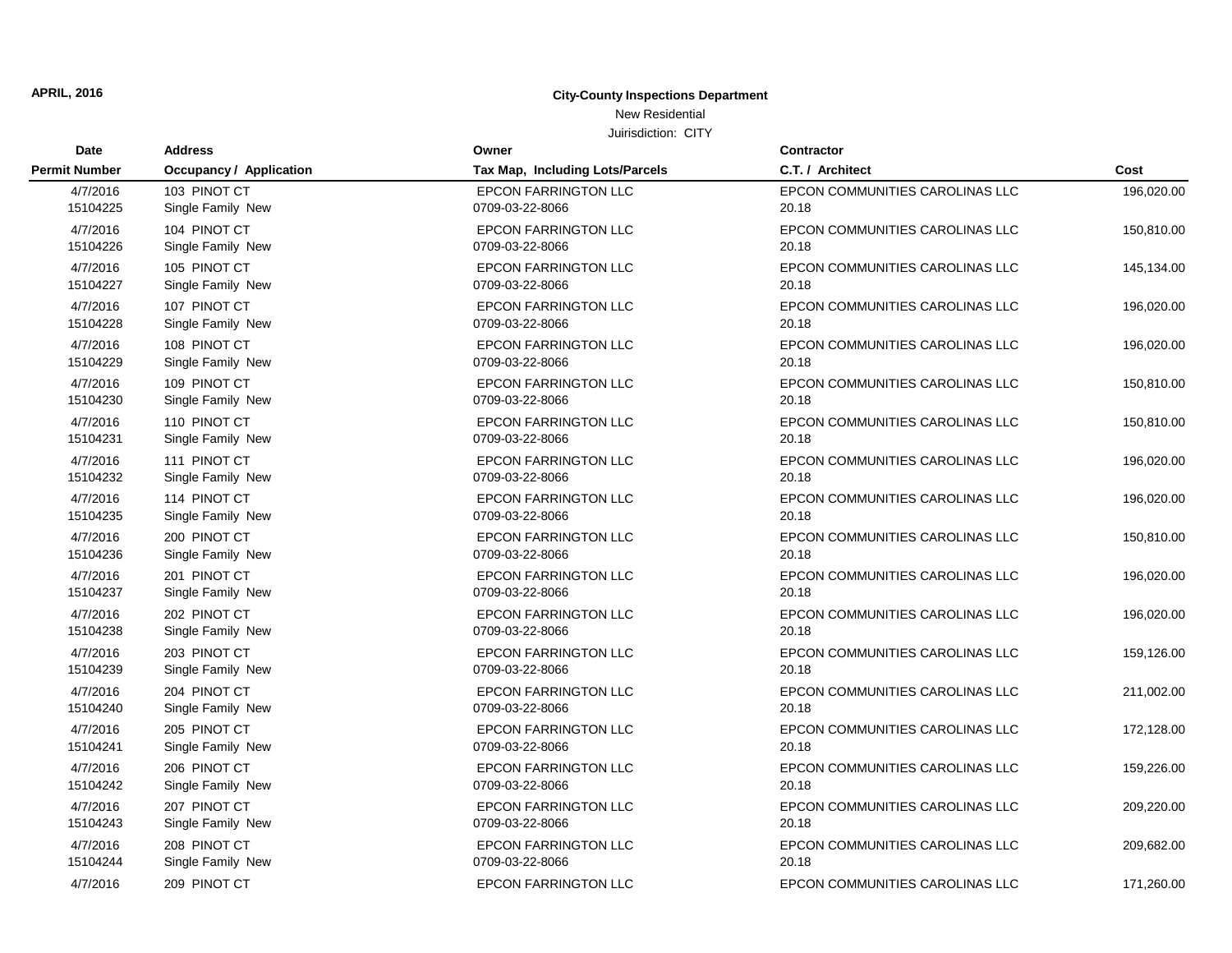## New Residential

| Date                 | Address                        | Owner                                          | Contractor                               |            |
|----------------------|--------------------------------|------------------------------------------------|------------------------------------------|------------|
| Permit Number        | <b>Occupancy / Application</b> | Tax Map, Including Lots/Parcels                | C.T. / Architect                         | Cost       |
| 15104245             | Single Family New              | 0709-03-22-8066                                | 20.18                                    |            |
| 4/7/2016<br>15104246 | 211 PINOT CT                   | <b>EPCON FARRINGTON LLC</b><br>0709-03-22-8066 | EPCON COMMUNITIES CAROLINAS LLC<br>20.18 | 209,682.00 |
|                      | Single Family New              |                                                |                                          |            |
| 4/7/2016             | 106 PINOT CT                   | <b>EPCON FARRINGTON LLC</b>                    | EPCON COMMUNITIES CAROLINAS LLC          | 164,010.00 |
| 15104291             | Single Family New              | 0709-03-22-8066                                | 20.18                                    |            |
| 4/7/2016             | 115 PINOT CT                   | <b>EPCON FARRINGTON LLC</b>                    | EPCON COMMUNITIES CAROLINAS LLC          | 164,010.00 |
| 15104294             | Single Family New              | 0709-03-22-8066                                | 20.18                                    |            |
| 4/14/2016            | 613 CANAL ST                   | ROONEY MICHAEL                                 | <b>CLASSIC STRUCTURES</b>                | 118,272.00 |
| 16100544             | Single Family New              | 0831-06-28-7421                                | 9                                        |            |
| 4/20/2016            | 3729 STONEGATE DR              | FEW SHIRLEY D                                  | <b>GARMAN HOMES, LLC</b>                 | 450,000.00 |
| 16100618             | Single Family New              | 0801-03-32-2686                                | 20.17                                    |            |
| 4/11/2016            | 112 BUSHWOOD CT                | JLA2 LLC                                       | <b>JOSEPH K. STEWART</b>                 | 231,660.00 |
| 16100726             | Single Family New              | 0729-01-28-2600                                | 20.11                                    |            |
| 4/14/2016            | 1008 NORTHAMPTON RD            | <b>B WALLACE DESIGN AND</b>                    | WALLACE, B. DESIGN & CONSTRUCTION        | 12,800.00  |
| 16100745             | Single Family New              | 0810-17-01-8174                                | 20.16                                    |            |
| 4/13/2016            | 3 TOCUVAN PL                   | BERINI CONST CO INC JOE F                      | BERINI, JOE F., CONST. CO.               | 297,660.00 |
| 16100756             | Single Family New              | 0803-02-75-1662                                | 17.07                                    |            |
| 4/7/2016             | 112 FOXBOROUGH LN              | <b>GK BRIGHTWOOD LLLP</b>                      | CALATLANTIC GROUP, INC.                  | 159,522.00 |
| 16100772             | Single Family New              | 0850-04-74-6702                                | 18.05                                    |            |
| 4/7/2016             | 122 FOXBOROUGH LN              | <b>GK BRIGHTWOOD LLLP</b>                      | CALATLANTIC GROUP, INC.                  | 272,184.00 |
| 16100773             | Single Family New              | 0850-04-74-4971                                | 18.05                                    |            |
| 4/28/2016            | 2408 WINBURN AVE               | YATES HERMAN                                   | CRABTREE, GAIL                           | 127,000.00 |
| 16100783             | Single Family New              | 0842-03-23-7224                                | 18.01                                    |            |
| 4/19/2016            | 4315 TALCOTT DR                | <b>BROWN WANDA M</b>                           | Fransisco Rivera                         | 4,000.00   |
| 16100796             | Single Family New              | 0802-02-85-8663                                | 17.06                                    |            |
| 4/26/2016            | 626 SWIFT CREEK XING           | <b>TOLL NC LP</b>                              | TOLL BROTHERS OF NC II, INC.             | 402,615.00 |
| 16100832             | Single Family New              | 0717-02-75-4607                                | 20.12                                    |            |
| 4/18/2016            | 1020 CAPSTONE DR               | COMMUNITY DEVELOPMENT CAPITAL                  | Meritage Homes of North Carolina, Inc.   | 236,676.00 |
| 16100851             | Single Family New              | 0717-04-92-1865                                | 20.12                                    |            |
| 4/18/2016            | 1811 CAPSTONE DR               | COMMUNITY DEVELOPMENT CAPITAL                  | Meritage Homes of North Carolina, Inc.   | 281,160.00 |
| 16100852             | Single Family New              | 0717-04-71-9660                                | 20.12                                    |            |
| 4/18/2016            | 1402 CAPSTONE DR               | MERITAGE HOMES OF THE                          | Meritage Homes of North Carolina, Inc.   | 358,974.00 |
| 16100853             | Single Family New              | 0717-04-72-3099                                | 20.12                                    |            |
| 4/18/2016            | 1014 CAPSTONE DR               | COMMUNITY DEVELOPMENT CAPITAL                  | Meritage Homes of North Carolina, Inc.   | 236,676.00 |
| 16100854             | Single Family New              | 0717-04-93-1072                                | 20.12                                    |            |
| 4/28/2016            | 118 PUTTERS CT                 | <b>GK BRIGHTWOOD LLLP</b>                      | <b>BEAZER HOMES CORP.</b>                | 198,396.00 |
| 16100879             | Single Family New              | 0850-02-95-3437                                | 18.05                                    |            |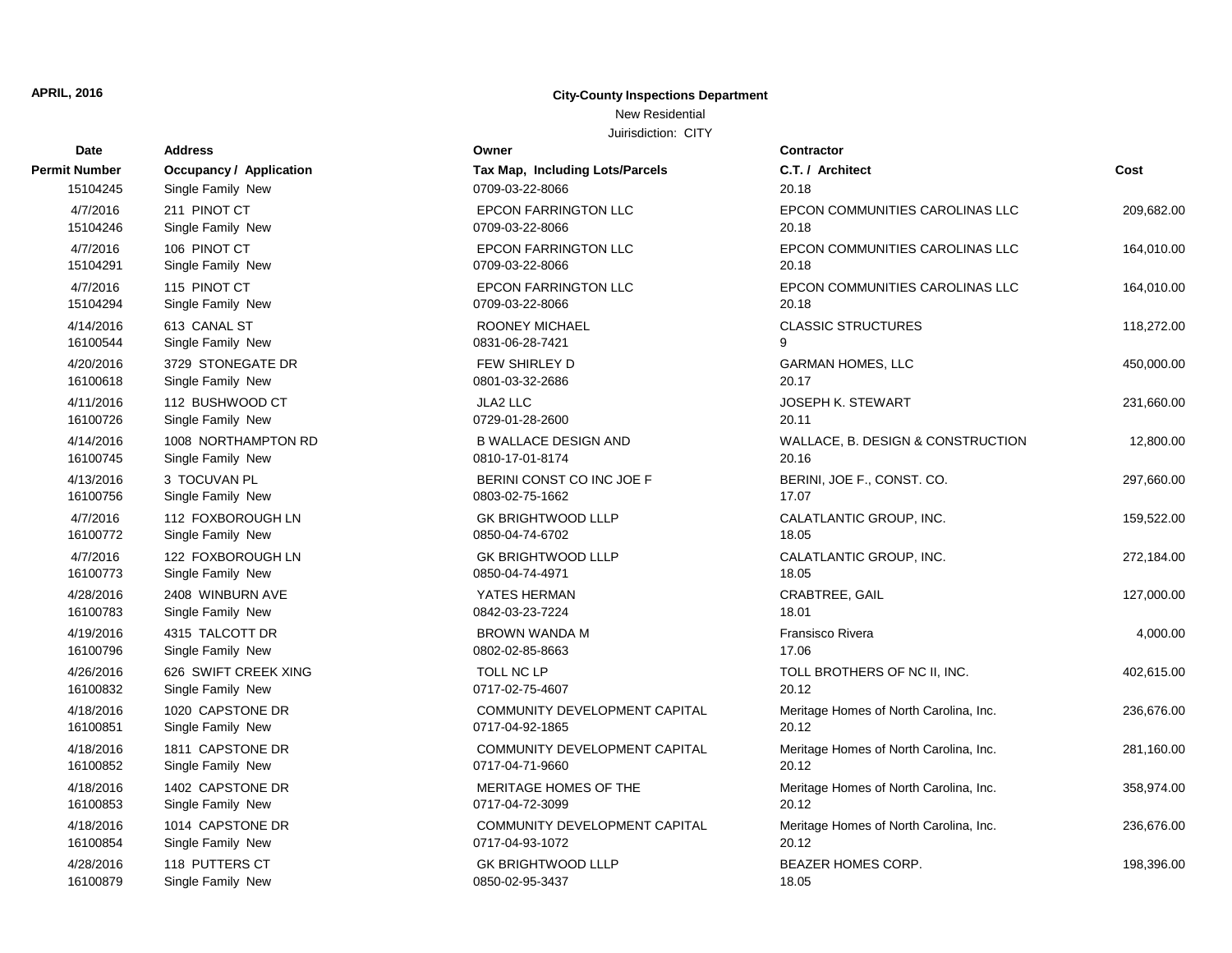## New Residential

| <b>Date</b>   | <b>Address</b>                 | Owner                           | Contractor                             |            |
|---------------|--------------------------------|---------------------------------|----------------------------------------|------------|
| Permit Number | <b>Occupancy / Application</b> | Tax Map, Including Lots/Parcels | C.T. / Architect                       | Cost       |
| 4/18/2016     | 114 FOXBOROUGH LN              | <b>GK BRIGHTWOOD LLLP</b>       | CALATLANTIC GROUP, INC.                | 215,886.00 |
| 16100880      | Single Family New              | 0850-04-74-5756                 | 18.05                                  |            |
| 4/28/2016     | 112 PUTTERS CT                 | <b>GK BRIGHTWOOD LLLP</b>       | <b>BEAZER HOMES CORP.</b>              | 190,608.00 |
| 16100881      | Single Family New              | 0850-02-95-2341                 | 18.05                                  |            |
| 4/4/2016      | 1819 CAPSTONE DR               | COMMUNITY DEVELOPMENT CAPITAL   | Meritage Homes of North Carolina, Inc. | 310,758.80 |
| 16100891      | Single Family New              | 0717-04-71-9892                 | 20.12                                  |            |
| 4/1/2016      | 231 LYNCHWICK LN               | PULTE HOME CORPORATION          | PULTE HOME CORPORATION                 | 142,692.00 |
| 16100892      | <b>Townhouse New</b>           | 0769-03-40-5742                 | 19                                     |            |
| 4/1/2016      | 233 LYNCHWICK LN               | PULTE HOME CORPORATION          | PULTE HOME CORPORATION                 | 145,068.00 |
| 16100893      | <b>Townhouse New</b>           | 0769-03-40-5720                 | 19                                     |            |
| 4/1/2016      | 235 LYNCHWICK LN               | PULTE HOME CORPORATION          | PULTE HOME CORPORATION                 | 147,048.00 |
| 16100894      | <b>Townhouse New</b>           | 0769-03-40-5608                 | 19                                     |            |
| 4/1/2016      | 237 LYNCHWICK LN               | PULTE HOME CORPORATION          | PULTE HOME CORPORATION                 | 138,468.00 |
| 16100895      | Townhouse New                  | 0769-03-40-4686                 | 19                                     |            |
| 4/1/2016      | 239 LYNCHWICK LN               | PULTE HOME CORPORATION          | PULTE HOME CORPORATION                 | 147,048.00 |
| 16100896      | <b>Townhouse New</b>           | 0769-03-40-4673                 | 19                                     |            |
| 4/1/2016      | 241 LYNCHWICK LN               | PULTE HOME CORPORATION          | Norris Electric                        | 145,068.00 |
| 16100897      | <b>Townhouse New</b>           | 0769-03-40-4651                 | 19                                     |            |
| 4/14/2016     | 105 WELLWATER AVE              | SHERRON WILLIAM J JR            | Lennar Carolinas, LLC                  | 306,900.00 |
| 16100899      | Single Family New              | 0860-01-07-4132                 | 18.05                                  |            |
| 4/14/2016     | 624 WELLWATER AVE              | SHERRON WILLIAM J JR            | Lennar Carolinas, LLC                  | 229,152.00 |
| 16100901      | Single Family New              | 0860-01-06-4814                 | 18.05                                  |            |
| 4/12/2016     | 109 WELLWATER AVE              | SHERRON WILLIAM J JR            | Lennar Carolinas, LLC                  | 294,888.00 |
| 16100902      | Single Family New              | 0860-01-07-5176                 | 18.05                                  |            |
| 4/28/2016     | 1007 SEARSTONE CT              | <b>JLA2 LLC</b>                 | <b>JOSEPH K. STEWART</b>               | 223,938.00 |
| 16100966      | Single Family New              | 0729-01-28-3138                 | 20.11                                  |            |
| 4/28/2016     | 1009 SEARSTONE CT              | <b>JLA2 LLC</b>                 | <b>JOSEPH K. STEWART</b>               | 223,872.00 |
| 16100967      | Single Family New              | 0729-01-28-3235                 | 20.11                                  |            |
| 4/20/2016     | 1016 BOOKMARK TRL              | ALFC-PAGE ROAD LLC              | AVH CAROLINAS, LLC.                    | 267,300.00 |
| 16100990      | Single Family New              | 0758-03-13-9281                 | 20.14                                  |            |
| 4/14/2016     | 1139 METROPOLITAN DR           | HHHUNT MERIDIAN DURHAM LLC      | HHHunt Homes Raleigh-Durham, LLC       | 128,832.00 |
| 16101001      | Townhouse New                  | 0728-02-76-8182                 | 20.14                                  |            |
| 4/14/2016     | 1141 METROPOLITAN DR           | HHHUNT MERIDIAN DURHAM LLC      | HHHunt Homes Raleigh-Durham, LLC       | 118,272.00 |
| 16101002      | Townhouse New                  | 0728-02-76-9112                 | 20.14                                  |            |
| 4/14/2016     | 1143 METROPOLITAN DR           | HHHUNT MERIDIAN DURHAM LLC      | HHHunt Homes Raleigh-Durham, LLC       | 116,952.00 |
| 16101003      | Townhouse New                  | 0728-02-76-9132                 | 20.14                                  |            |
| 4/14/2016     | 1145 METROPOLITAN DR           | HHHUNT MERIDIAN DURHAM LLC      | HHHunt Homes Raleigh-Durham, LLC       | 96,493.00  |

| rmit Number          | <b>Occupancy / Application</b>    |
|----------------------|-----------------------------------|
| 4/18/2016            | 114 FOXBOROUGH LN                 |
| 16100880             | Single Family New                 |
| 4/28/2016            | 112 PUTTERS CT                    |
| 16100881             | Single Family New                 |
| 4/4/2016             | 1819 CAPSTONE DR                  |
| 16100891             | Single Family New                 |
| 4/1/2016             | 231 LYNCHWICK LN                  |
| 16100892             | <b>Townhouse New</b>              |
| 4/1/2016             | 233 LYNCHWICK LN                  |
| 16100893             | Townhouse New                     |
| 4/1/2016             | 235 LYNCHWICK LN                  |
| 16100894             | Townhouse New                     |
| 4/1/2016             | 237 LYNCHWICK LN                  |
| 16100895             | Townhouse New                     |
| 4/1/2016<br>16100896 | 239 LYNCHWICK LN<br>Townhouse New |
|                      |                                   |
| 4/1/2016<br>16100897 | 241 LYNCHWICK LN<br>Townhouse New |
| 4/14/2016            | 105 WELLWATER AVE                 |
| 16100899             | Single Family New                 |
| 4/14/2016            | 624 WELLWATER AVE                 |
| 16100901             | Single Family New                 |
| 4/12/2016            | 109 WELLWATER AVE                 |
| 16100902             | Single Family New                 |
| 4/28/2016            | 1007 SEARSTONE CT                 |
| 16100966             | Single Family New                 |
| 4/28/2016            | 1009 SEARSTONE CT                 |
| 16100967             | Single Family New                 |
| 4/20/2016            | 1016 BOOKMARK TRL                 |
| 16100990             | Single Family New                 |
| 4/14/2016            | 1139 METROPOLITAN DR              |
| 16101001             | Townhouse New                     |
| 4/14/2016            | 1141 METROPOLITAN DR              |
| 16101002             | <b>Townhouse New</b>              |
| 4/14/2016            | 1143 METROPOLITAN DR              |
| 16101003             | Townhouse New                     |
| 4/14/2016            | 1145 METROPOLITAN DR              |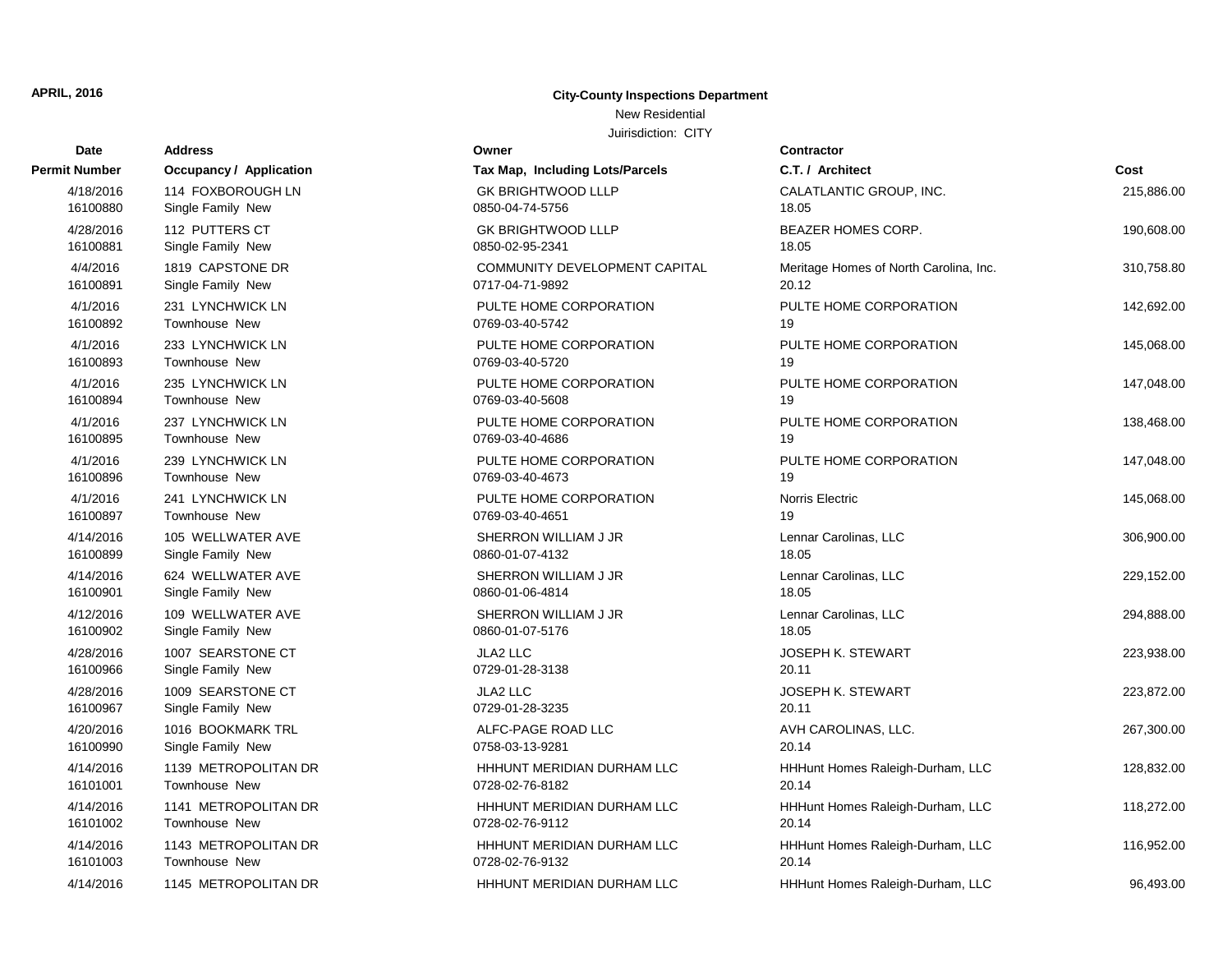### New Residential

| <b>Date</b>           | <b>Address</b>                             | Owner                                           | Contractor                          |            |
|-----------------------|--------------------------------------------|-------------------------------------------------|-------------------------------------|------------|
| Permit Number         | Occupancy / Application                    | Tax Map, Including Lots/Parcels                 | C.T. / Architect                    | Cost       |
| 16101004              | <b>Townhouse New</b>                       | 0728-02-76-9152                                 | 20.14                               |            |
| 4/14/2016<br>16101005 | 1147 METROPOLITAN DR<br>Townhouse New      | HHHUNT MERIDIAN DURHAM LLC<br>0728-02-76-9182   | HHHunt Homes Raleigh-Durham, LLC    | 128,832.00 |
| 4/1/2016<br>16101016  | 3325 PROSPECT PKWY<br>Single Family New    | MREC LEVEL BRIGHTLEAF SPRING<br>0850-04-72-1730 | Level Carolina Homes, LLC           | 171,500.00 |
| 4/1/2016<br>16101017  | 1207 SAN ANTONIO BLVD<br>Single Family New | MREC LEVEL BRIGHTLEAF SPRING<br>0850-04-72-5654 | Level Carolina Homes, LLC           | 121,500.00 |
| 4/1/2016<br>16101019  | 1048 LAREDO LN<br>Single Family New        | MREC LEVEL BRIGHTLEAF SPRING<br>0850-04-72-5130 | Level Carolina Homes, LLC           | 121,500.00 |
| 4/4/2016              | 1915 BUFFALO WAY                           | <b>EAST GEER VENTURES LLC</b>                   | WADE JURNEY HOMES                   | 111,408.00 |
| 16101033              | Single Family New                          | 0842-01-36-4530                                 | 18.01                               |            |
| 4/4/2016              | 1916 BUFFALO WAY                           | <b>EAST GEER VENTURES LLC</b>                   | <b>WADE JURNEY HOMES</b>            | 135,564.00 |
| 16101034              | Single Family New                          | 0842-01-36-2588                                 | 18.01                               |            |
| 4/4/2016              | 1919 BUFFALO WAY                           | <b>EAST GEER VENTURES LLC</b>                   | <b>WADE JURNEY HOMES</b>            | 138,600.00 |
| 16101035              | Single Family New                          | 0842-01-36-3445                                 | 18.01                               |            |
| 4/4/2016              | 1926 BUFFALO WAY                           | EAST GEER VENTURES LLC                          | WADE JURNEY HOMES                   | 116,688.00 |
| 16101036              | Single Family New                          | 0842-01-36-0442                                 | 18.01                               |            |
| 4/7/2016              | 915 SARATOGA DR                            | <b>TRAFALGAR PROPERTIES LLC</b>                 | Lennar Carolinas, LLC               | 103,200.00 |
| 16101042              | Townhouse New                              | 0833-01-47-0824                                 | 17.09                               |            |
| 4/7/2016              | 917 SARATOGA DR                            | <b>TRAFALGAR PROPERTIES LLC</b>                 | Lennar Carolinas, LLC               | 102,250.00 |
| 16101043              | Townhouse New                              | 0833-01-47-0807                                 | 17.09                               |            |
| 4/7/2016              | 919 SARATOGA DR                            | <b>TRAFALGAR PROPERTIES LLC</b>                 | Lennar Carolinas, LLC               | 102,250.00 |
| 16101044              | Townhouse New                              | 0833-01-37-9899                                 | 17.09                               |            |
| 4/7/2016              | 921 SARATOGA DR                            | TRAFALGAR PROPERTIES LLC                        | Lennar Carolinas, LLC               | 102,500.00 |
| 16101045              | Townhouse New                              | 0833-01-37-9981                                 | 17.09                               |            |
| 4/4/2016<br>16101048  | 214 MAPLE WALK ST<br>Single Family New     | RUSTICA ASSOCIATES LLC<br>0739-02-69-5762       | Mungo Homes of North Carolina, Inc. | 120,078.00 |
| 4/4/2016<br>16101049  | 218 MAPLE WALK ST<br>Single Family New     | RUSTICA ASSOCIATES LLC<br>0739-02-69-6761       | Mungo Homes of North Carolina, Inc. | 127,982.00 |
| 4/7/2016              | 2604 BLOOMSBURY MANOR DR                   | PULTE HOME CORPORATION                          | PULTE HOME CORPORATION              | 182,292.00 |
| 16101056              | Single Family New                          | 0769-03-24-0144                                 | 19                                  |            |
| 4/7/2016              | 903 SARATOGA DR                            | <b>TRAFALGAR PROPERTIES LLC</b>                 | Lennar Carolinas, LLC               | 103,200.00 |
| 16101057              | <b>Townhouse New</b>                       | 0833-01-47-0791                                 | 17.09                               |            |
| 4/7/2016              | 905 SARATOGA DR                            | <b>TRAFALGAR PROPERTIES LLC</b>                 | Lennar Carolinas, LLC               | 101,500.00 |
| 16101058              | Townhouse New                              | 0833-01-47-0783                                 | 17.09                               |            |
| 4/7/2016              | 907 SARATOGA DR                            | <b>TRAFALGAR PROPERTIES LLC</b>                 | Lennar Carolinas, LLC               | 102,250.00 |
| 16101059              | <b>Townhouse New</b>                       | 0833-01-47-0775                                 | 17.09                               |            |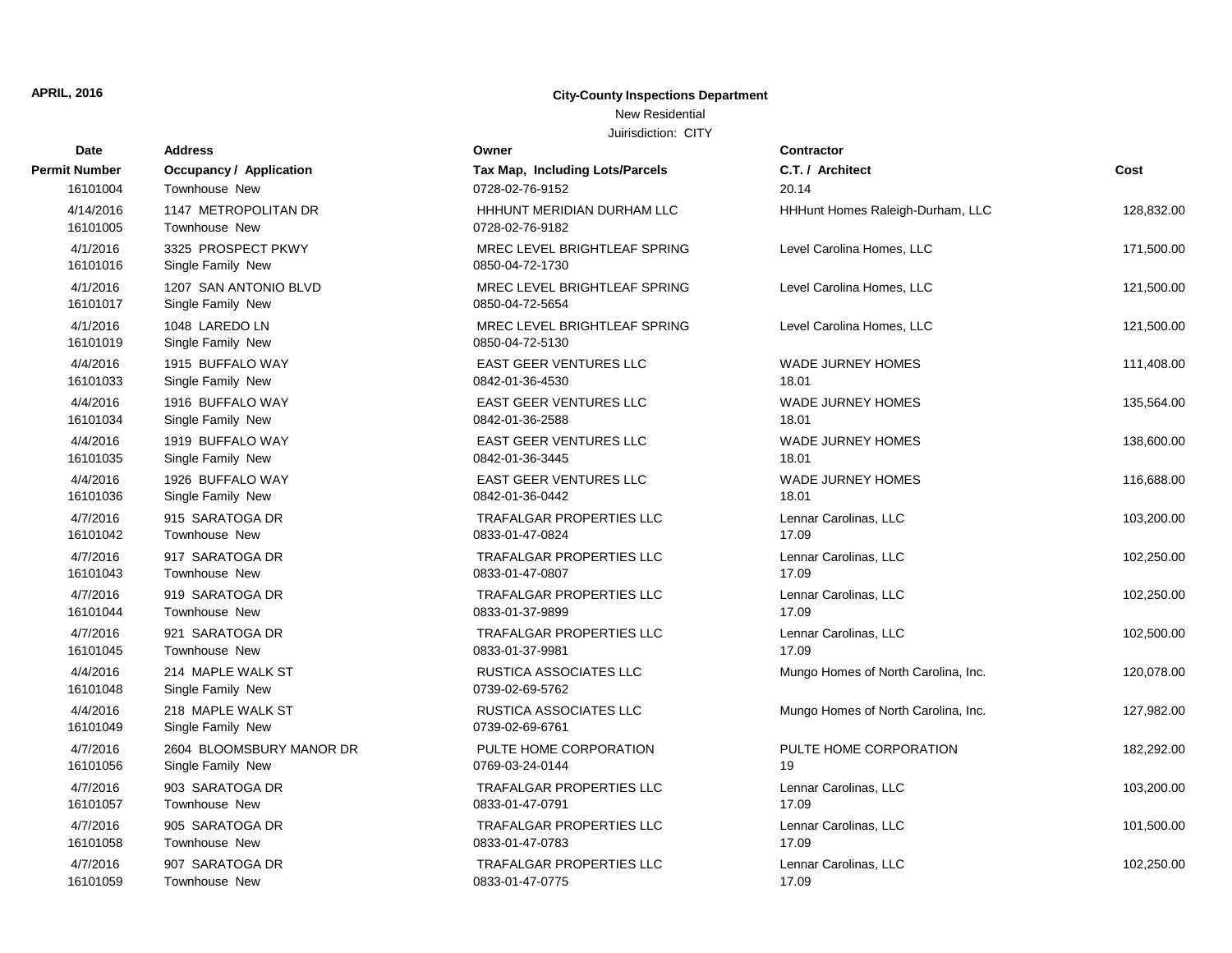## New Residential

| Date                 | <b>Address</b>                             | Owner                                           | <b>Contractor</b>                      |            |
|----------------------|--------------------------------------------|-------------------------------------------------|----------------------------------------|------------|
| Permit Number        | <b>Occupancy / Application</b>             | Tax Map, Including Lots/Parcels                 | C.T. / Architect                       | Cost       |
| 4/7/2016             | 909 SARATOGA DR                            | TRAFALGAR PROPERTIES LLC                        | Lennar Carolinas, LLC                  | 102,250.00 |
| 16101060             | <b>Townhouse New</b>                       | 0833-01-47-0757                                 | 17.09                                  |            |
| 4/8/2016             | 911 SARATOGA DR                            | TRAFALGAR PROPERTIES LLC                        | Lennar Carolinas, LLC                  | 103,200.00 |
| 16101061             | Townhouse New                              | 0833-01-47-0840                                 | 17.09                                  |            |
| 4/6/2016<br>16101069 | 416 PINTAIL CT<br>Single Family New        | ELD CARDINAL OAKS LLC<br>0852-01-44-6926        | Level Carolina Homes, LLC              | 121,500.00 |
| 4/7/2016<br>16101071 | 1006 SAN ANTONIO BLVD<br>Single Family New | MREC LEVEL BRIGHTLEAF SPRING<br>0850-04-72-6087 | Level Carolina Homes, LLC              | 171,500.00 |
| 4/11/2016            | 1111 W MURRAY AVE                          | AMERICAN IRA LLC FBO                            | Durham Building Company, LLC           | 110,616.00 |
| 16101080             | Single Family New                          | 0822-07-69-8176                                 | 1.02                                   |            |
| 4/28/2016            | 1010 CARROLL ST                            | <b>GUY DONNA J</b>                              | Durham Building Company, LLC           | 110,616.00 |
| 16101081             | Single Family New                          | 0821-10-45-8645                                 | 5                                      |            |
| 4/7/2016             | 305 DANIELS POST CT                        | PULTE HOME CORPORATION                          | PULTE HOME CORPORATION                 | 291,786.00 |
| 16101087             | Single Family New                          | 0769-03-23-5582                                 | 19                                     |            |
| 4/7/2016             | 214 BELLA ROSE DR                          | JEN NORTH CAROLINA 4 LLC                        | Weekley Homes, L.P.                    | 234,498.00 |
| 16101092             | Single Family New                          | 0707-01-27-2543                                 | 20.12                                  |            |
| 4/7/2016             | 110 LOFTY HEIGHTS DR                       | COMMUNITY DEVELOPMENT CAPITAL                   | Meritage Homes of North Carolina, Inc. | 198,198.00 |
| 16101093             | Single Family New                          | 0717-04-92-0181                                 | 20.12                                  |            |
| 4/7/2016             | 114 LOFTY HEIGHTS DR                       | COMMUNITY DEVELOPMENT CAPITAL                   | Meritage Homes of North Carolina, Inc. | 349,206.00 |
| 16101094             | Single Family New                          | 0717-04-92-0041                                 | 20.12                                  |            |
| 4/6/2016             | 106 WELLWATER AVE                          | LENNAR CAROLINAS LLC                            | Lennar Carolinas, LLC                  | 220,902.00 |
| 16101095             | Single Family New                          | 0860-01-06-5926                                 | 18.05                                  |            |
| 4/6/2016             | 107 WELLWATER AVE                          | LENNAR CAROLINAS LLC                            | Lennar Carolinas, LLC                  | 219,648.00 |
| 16101096             | Single Family New                          | 0860-01-07-5103                                 | 18.05                                  |            |
| 4/7/2016             | 41 GRANDWOOD CIR                           | <b>GARMAN JOHN</b>                              | Durham Building Company, LLC           | 169,620.00 |
| 16101100             | <b>Townhouse New</b>                       | 0846-03-23-4185                                 | 21                                     |            |
| 4/28/2016            | 102 W MURRAY AVE                           | PEGASUS LAND CO LLC                             | PEGASUS LAND CO., LLC                  | 111,078.00 |
| 16101106             | Single Family New                          | 0832-05-19-4571                                 | 1.01                                   |            |
| 4/7/2016             | 110 FOXBOROUGH LN                          | <b>GK BRIGHTWOOD LLLP</b>                       | CALATLANTIC GROUP, INC.                | 246,180.00 |
| 16101117             | Single Family New                          | 0850-04-74-6658                                 | 18.05                                  |            |
| 4/14/2016            | 117 FOXBOROUGH LN                          | <b>GK BRIGHTWOOD LLLP</b>                       | CALATLANTIC GROUP, INC.                | 201,300.00 |
| 16101118             | Single Family New                          | 0850-04-74-3751                                 | 18.05                                  |            |
| 4/7/2016             | 123 FOXBOROUGH LN                          | <b>GK BRIGHTWOOD LLLP</b>                       | CALATLANTIC GROUP, INC.                | 246,180.00 |
| 16101119             | Single Family New                          | 0850-04-74-2888                                 | 18.05                                  |            |
| 4/7/2016             | 1105 POPLAR ST                             | <b>GK BRIGHTWOOD LLLP</b>                       | CALATLANTIC GROUP, INC.                | 168,828.00 |
| 16101120             | Single Family New                          | 0850-04-73-4785                                 | 18.05                                  |            |
| 4/7/2016             | 102 MANNING WAY                            | PULTE HOME CORPORATION                          | PULTE HOME CORPORATION                 | 205,986.00 |

| rmit Number          | <b>Occupancy / Application</b>            |
|----------------------|-------------------------------------------|
| 4/7/2016             | 909 SARATOGA DR                           |
| 16101060             | <b>Townhouse New</b>                      |
| 4/8/2016             | 911 SARATOGA DR                           |
| 16101061             | <b>Townhouse New</b>                      |
| 4/6/2016             | 416 PINTAIL CT                            |
| 16101069             | Single Family New                         |
| 4/7/2016             | 1006 SAN ANTONIO BLVD                     |
| 16101071             | Single Family New                         |
| 4/11/2016            | 1111 W MURRAY AVE                         |
| 16101080             | Single Family New                         |
| 4/28/2016            | 1010 CARROLL ST                           |
| 16101081             | Single Family New                         |
| 4/7/2016             | 305 DANIELS POST CT                       |
| 16101087             | Single Family New                         |
| 4/7/2016             | 214 BELLA ROSE DR                         |
| 16101092             | Single Family New                         |
| 4/7/2016             | 110 LOFTY HEIGHTS DR                      |
| 16101093             | Single Family New                         |
| 4/7/2016<br>16101094 | 114 LOFTY HEIGHTS DR<br>Single Family New |
| 4/6/2016             | 106 WELLWATER AVE                         |
| 16101095             | Single Family New                         |
| 4/6/2016             | 107 WELLWATER AVE                         |
| 16101096             | Single Family New                         |
| 4/7/2016             | 41 GRANDWOOD CIR                          |
| 16101100             | Townhouse New                             |
| 4/28/2016            | 102 W MURRAY AVE                          |
| 16101106             | Single Family New                         |
| 4/7/2016             | 110 FOXBOROUGH LN                         |
| 16101117             | Single Family New                         |
| 4/14/2016            | 117 FOXBOROUGH LN                         |
| 16101118             | Single Family New                         |
| 4/7/2016             | 123 FOXBOROUGH LN                         |
| 16101119             | Single Family New                         |
| 4/7/2016             | 1105 POPLAR ST                            |
| 16101120             | Single Family New                         |
| 4/7/2016             | 102 MANNING WAY                           |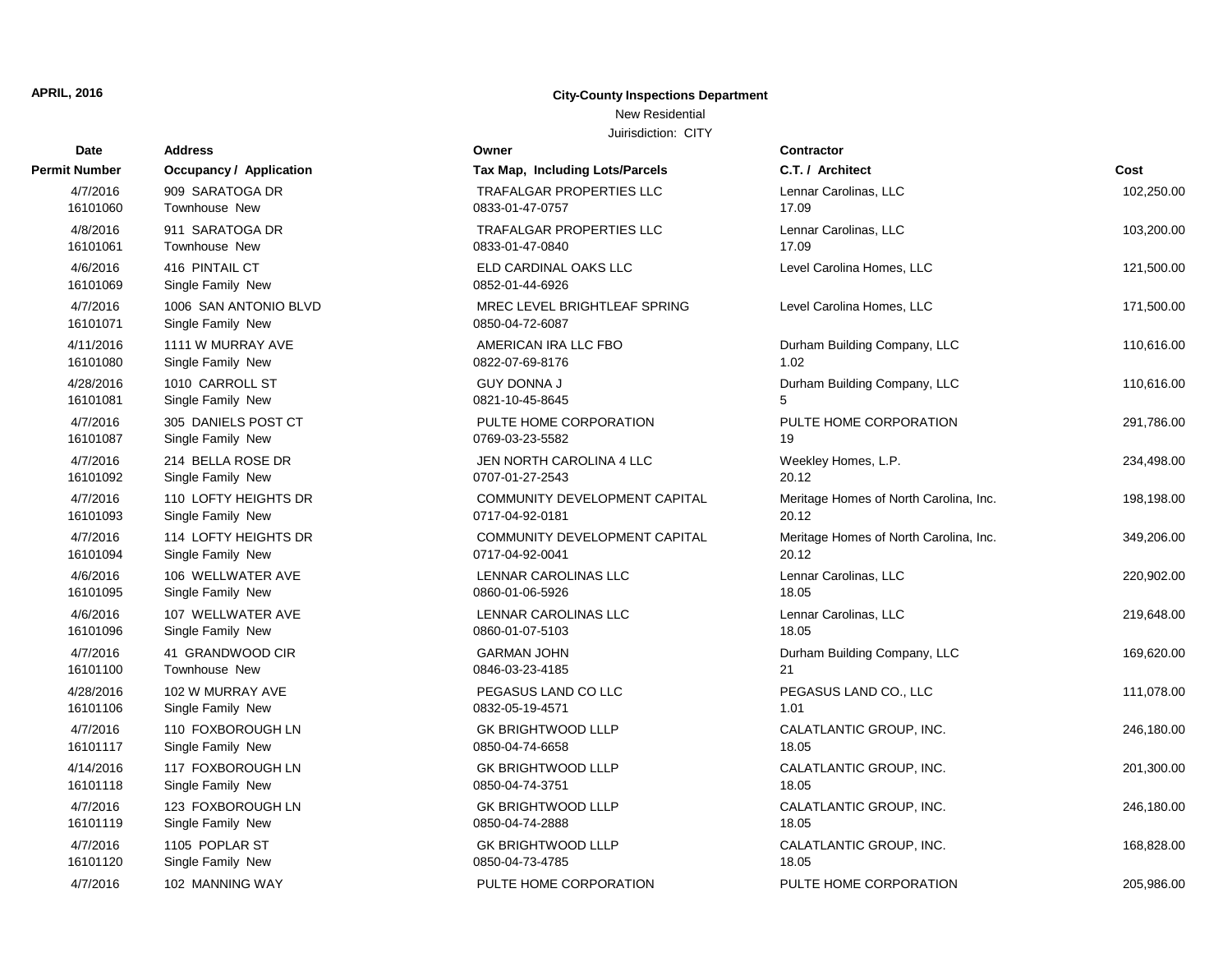## New Residential

| Date                  | <b>Address</b>                         | Owner                                            | Contractor                             |            |
|-----------------------|----------------------------------------|--------------------------------------------------|----------------------------------------|------------|
| Permit Number         | <b>Occupancy / Application</b>         | Tax Map, Including Lots/Parcels                  | C.T. / Architect                       | Cost       |
| 16101132              | Single Family New                      | 0769-03-42-2879                                  | 19                                     |            |
| 4/21/2016             | 106 MANNING WAY                        | PULTE HOME CORPORATION                           | PULTE HOME CORPORATION                 | 180,048.00 |
| 16101133              | Single Family New                      | 0769-03-42-2917                                  | 19                                     |            |
| 4/21/2016             | 108 MANNING WAY                        | PULTE HOME CORPORATION                           | PULTE HOME CORPORATION                 | 139,260.00 |
| 16101134              | Single Family New                      | 0769-03-43-1070                                  | 19                                     |            |
| 4/7/2016              | 110 MANNING WAY                        | PULTE HOME CORPORATION                           | PULTE HOME CORPORATION                 | 180,048.00 |
| 16101135              | Single Family New                      | 0769-03-43-1022                                  | 19                                     |            |
| 4/7/2016              | 114 MANNING WAY                        | PULTE HOME CORPORATION                           | PULTE HOME CORPORATION                 | 132,990.00 |
| 16101136              | Single Family New                      | 0769-03-43-0034                                  | 19                                     |            |
| 4/7/2016              | 315 CURRITUCK LN                       | PULTE HOME CORPORATION                           | PULTE HOME CORPORATION                 | 174,768.00 |
| 16101137              | Single Family New                      | 0769-01-26-6812                                  | 19                                     |            |
| 4/12/2016             | 626 WELLWATER AVE                      | LENNAR CAROLINAS LLC                             | Lennar Carolinas, LLC                  | 167,500.00 |
| 16101138              | Single Family New                      | 0860-01-06-3864                                  | 18.05                                  |            |
| 4/18/2016<br>16101139 | 210 MAPLE WALK ST<br>Single Family New | <b>RUSTICA ASSOCIATES LLC</b><br>0739-02-69-5712 | Mungo Homes of North Carolina, Inc.    | 126,016.00 |
| 4/25/2016<br>16101144 | 1406 CATCH FLY LN<br>Townhouse New     | MERITAGE HOMES OF THE<br>0728-04-53-4588         | Meritage Homes of North Carolina, Inc. | 109,800.00 |
| 4/25/2016<br>16101145 | 1408 CATCH FLY LN<br>Townhouse New     | MERITAGE HOMES OF THE<br>0728-04-53-4565         | Meritage Homes of North Carolina, Inc. | 133,800.00 |
| 4/19/2016             | 1139 SEARSTONE CT                      | <b>JLA2 LLC</b>                                  | JOSEPH K. STEWART                      | 153,186.00 |
| 16101146              | Townhouse New                          | 0729-01-28-4974                                  | 20.11                                  |            |
| 4/19/2016             | 1141 SEARSTONE CT                      | <b>JLA2 LLC</b>                                  | <b>JOSEPH K. STEWART</b>               | 132,264.00 |
| 16101147              | Townhouse New                          | 0729-01-28-4986                                  | 20.11                                  |            |
| 4/19/2016             | 1143 SEARSTONE CT                      | <b>JLA2 LLC</b>                                  | JOSEPH K. STEWART                      | 135,850.00 |
| 16101148              | Townhouse New                          | 0729-01-28-4988                                  | 20.11                                  |            |
| 4/19/2016             | 1145 SEARSTONE CT                      | JLA2 LLC                                         | <b>JOSEPH K. STEWART</b>               | 138,666.00 |
| 16101149              | Townhouse New                          | 0729-01-29-4091                                  | 20.11                                  |            |
| 4/21/2016             | 1149 SEARSTONE CT                      | <b>JLA2 LLC</b>                                  | <b>JOSEPH K. STEWART</b>               | 151,203.00 |
| 16101150              | Townhouse New                          | 0729-01-29-5014                                  | 20.11                                  |            |
| 4/21/2016             | 1151 SEARSTONE CT                      | <b>JLA2 LLC</b>                                  | <b>JOSEPH K. STEWART</b>               | 138,666.00 |
| 16101151              | Townhouse New                          | 0729-01-29-5026                                  | 20.11                                  |            |
| 4/21/2016             | 1153 SEARSTONE CT                      | JLA2 LLC                                         | <b>JOSEPH K. STEWART</b>               | 135,850.00 |
| 16101152              | Townhouse New                          | 0729-01-29-5038                                  | 20.11                                  |            |
| 4/21/2016             | 1155 SEARSTONE CT                      | JLA2 LLC                                         | <b>JOSEPH K. STEWART</b>               | 138,666.00 |
| 16101153              | <b>Townhouse New</b>                   | 0729-01-29-5150                                  | 20.11                                  |            |
| 4/19/2016             | 105 PRINCESS PL                        | AF-FOUR SEASONS LLC                              | True Homes, LLC                        | 196,020.00 |
| 16101154              | <b>Townhouse New</b>                   | 0757-01-19-5679                                  | 20.14                                  |            |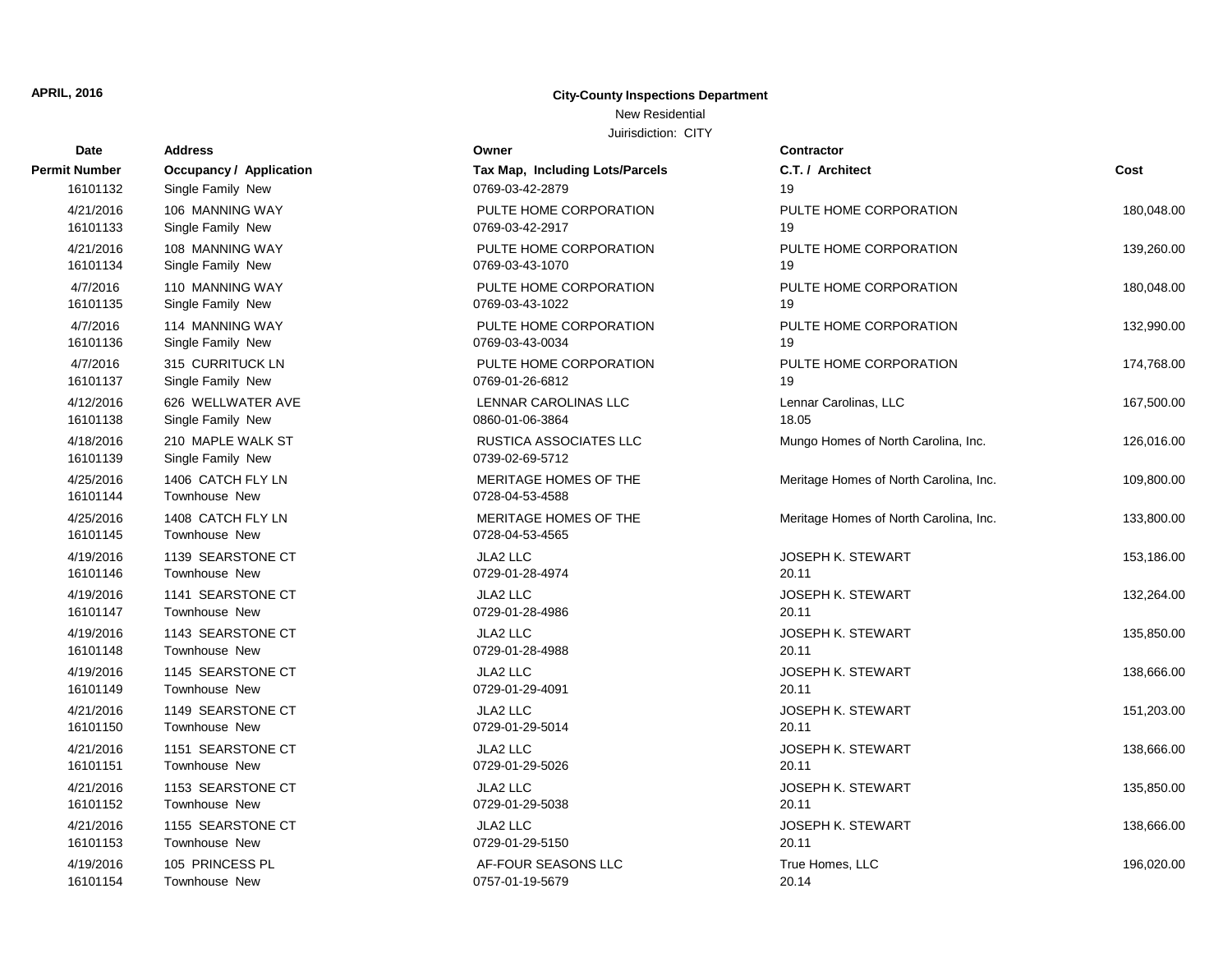## New Residential

| <b>Date</b>           | <b>Address</b>                           | Owner                                  | <b>Contractor</b>      |            |
|-----------------------|------------------------------------------|----------------------------------------|------------------------|------------|
| Permit Number         | <b>Occupancy / Application</b>           | Tax Map, Including Lots/Parcels        | C.T. / Architect       | Cost       |
| 4/19/2016             | 107 PRINCESS PL                          | AF-FOUR SEASONS LLC                    | True Homes, LLC        | 178,794.00 |
| 16101155              | <b>Townhouse New</b>                     | 0757-01-19-5730                        | 20.14                  |            |
| 4/19/2016             | 109 PRINCESS PL                          | AF-FOUR SEASONS LLC                    | True Homes, LLC        | 196,020.00 |
| 16101156              | <b>Townhouse New</b>                     | 0757-01-19-4792                        | 20.14                  |            |
| 4/19/2016             | 104 PRINCESS PL                          | AF-FOUR SEASONS LLC                    | True Homes, LLC        | 178,794.00 |
| 16101157              | <b>Townhouse New</b>                     | 0757-01-19-5970                        | 20.14                  |            |
| 4/19/2016             | 106 PRINCESS PL                          | AF-FOUR SEASONS LLC                    | True Homes, LLC        | 196,020.00 |
| 16101158              | <b>Townhouse New</b>                     | 0757-01-19-5930                        | 20.14                  |            |
| 4/19/2016             | 108 PRINCESS PL                          | AF-FOUR SEASONS LLC                    | True Homes, LLC        | 178,794.00 |
| 16101159              | <b>Townhouse New</b>                     | 0757-01-19-5900                        | 20.14                  |            |
| 4/19/2016             | 110 PRINCESS PL                          | AF-FOUR SEASONS LLC                    | True Homes, LLC        | 196,020.00 |
| 16101160              | <b>Townhouse New</b>                     | 0757-01-19-4960                        | 20.14                  |            |
| 4/19/2016             | 5304 JESSIP ST                           | LENNAR CAROLINAS LLC                   | Lennar Carolinas, LLC  | 123,000.00 |
| 16101161              | Townhouse New                            | 0747-02-98-9452                        | 20.14                  |            |
| 4/19/2016             | 5306 JESSIP ST                           | <b>LENNAR CAROLINAS LLC</b>            | Lennar Carolinas, LLC  | 121,000.00 |
| 16101162              | Townhouse New                            | 0747-02-98-9421                        | 20.14                  |            |
| 4/19/2016             | 5308 JESSIP ST                           | LENNAR CAROLINAS LLC                   | Lennar Carolinas, LLC  | 121,000.00 |
| 16101163              | Townhouse New                            | 0747-02-98-9309                        | 20.14                  |            |
| 4/19/2016             | 5312 JESSIP ST                           | LENNAR CAROLINAS LLC                   | Lennar Carolinas, LLC  | 121,000.00 |
| 16101164              | Townhouse New                            | 0747-02-98-8378                        | 20.14                  |            |
| 4/19/2016             | 5314 JESSIP ST                           | LENNAR CAROLINAS LLC                   | Lennar Carolinas, LLC  | 123,000.00 |
| 16101165              | <b>Townhouse New</b>                     | 0747-02-98-8347                        | 20.14                  |            |
| 4/19/2016             | 517 EXCALIBUR DR                         | AF-FOUR SEASONS LLC                    | True Homes, LLC        | 295,700.00 |
| 16101166              | <b>Townhouse New</b>                     | 0757-01-19-3124                        | 20.14                  |            |
| 4/19/2016             | 519 EXCALIBUR DR                         | AF-FOUR SEASONS LLC                    | True Homes, LLC        | 295,700.00 |
| 16101167              | <b>Townhouse New</b>                     | 0757-01-19-3101                        | 20.14                  |            |
| 4/19/2016<br>16101168 | 520 EXCALIBUR DR<br><b>Townhouse New</b> | AF-FOUR SEASONS LLC<br>0757-01-19-2089 | True Homes, LLC        | 295,700.00 |
| 4/19/2016             | 518 EXCALIBUR DR                         | AF-FOUR SEASONS LLC                    | True Homes, LLC        | 295,700.00 |
| 16101169              | <b>Townhouse New</b>                     | 0757-01-19-2056                        | 20.14                  |            |
| 4/21/2016             | 246 SHAKESPEARE DR                       | AF-FOUR SEASONS LLC                    | True Homes, LLC        | 253,300.00 |
| 16101170              | Single Family New                        | 0757-01-09-0027                        | 20.14                  |            |
| 4/20/2016             | 1018 BOOKMARK TRL                        | AVH BETHPAGE LLC                       | AVH CAROLINAS, LLC.    | 328,350.00 |
| 16101180              | Single Family New                        | 0758-03-13-9224                        | 20.14                  |            |
| 4/21/2016             | 226 LYNCHWICK LN                         | PULTE HOME CORPORATION                 | PULTE HOME CORPORATION | 138,336.00 |
| 16101183              | <b>Townhouse New</b>                     | 0769-03-40-4861                        | 19                     |            |
| 4/21/2016             | 224 LYNCHWICK LN                         | PULTE HOME CORPORATION                 | PULTE HOME CORPORATION | 148,566.00 |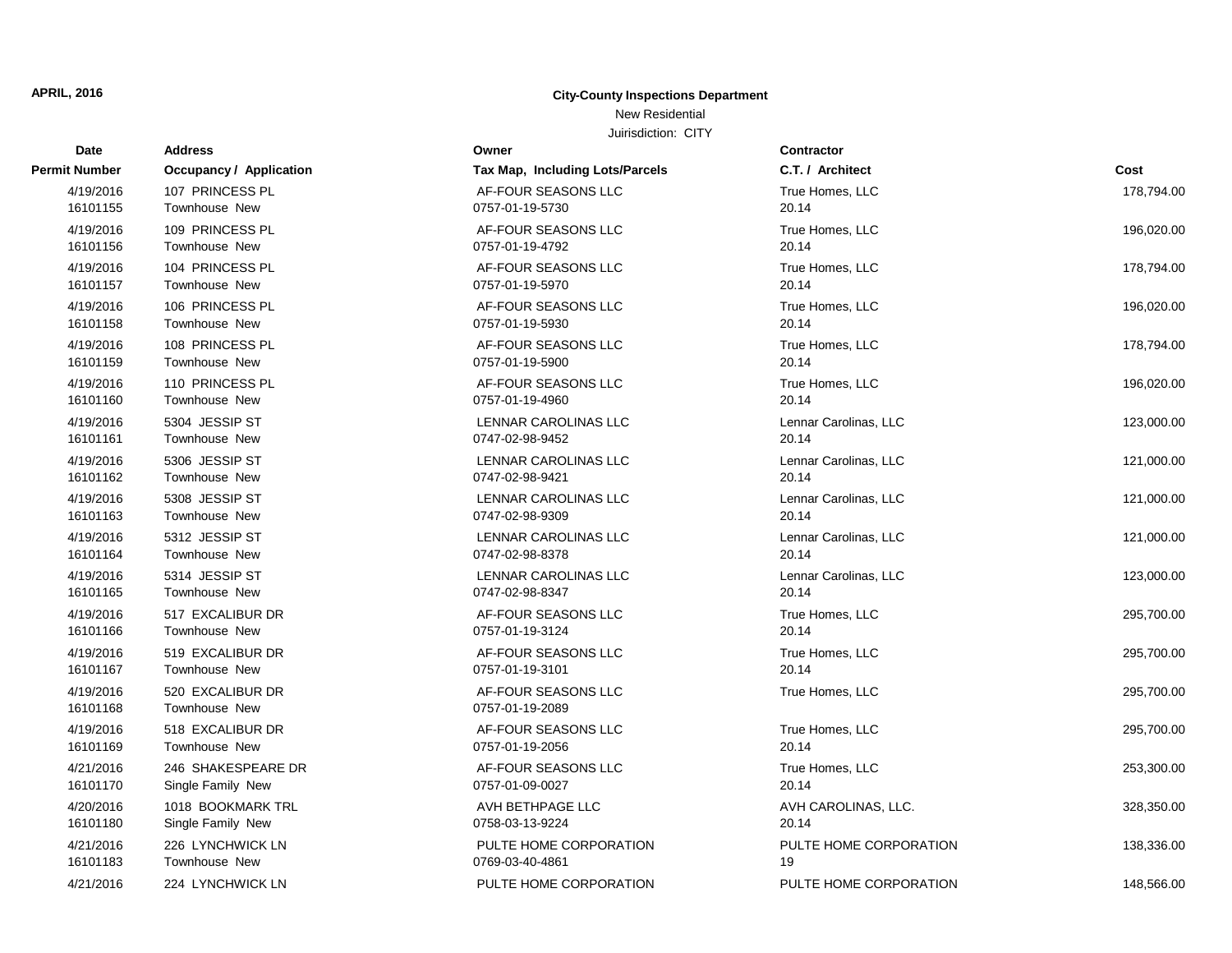## New Residential

| Date          | <b>Address</b>                 | Owner                           | <b>Contractor</b>                   |            |
|---------------|--------------------------------|---------------------------------|-------------------------------------|------------|
| Permit Number | <b>Occupancy / Application</b> | Tax Map, Including Lots/Parcels | C.T. / Architect                    | Cost       |
| 16101184      | Townhouse New                  | 0769-03-40-4883                 | 19                                  |            |
| 4/21/2016     | 222 LYNCHWICK LN               | PULTE HOME CORPORATION          | PULTE HOME CORPORATION              | 145,266.00 |
| 16101185      | Townhouse New                  | 0769-03-40-5805                 | 19                                  |            |
| 4/21/2016     | 220 LYNCHWICK LN               | PULTE HOME CORPORATION          | PULTE HOME CORPORATION              | 148,896.00 |
| 16101186      | <b>Townhouse New</b>           | 0769-03-40-5837                 | 19                                  |            |
| 4/21/2016     | 213 LYNCHWICK LN               | PULTE HOME CORPORATION          | PULTE HOME CORPORATION              | 148,566.00 |
| 16101187      | <b>Townhouse New</b>           | 0769-03-40-6873                 | 19                                  |            |
| 4/21/2016     | 215 LYNCHWICK LN               | PULTE HOME CORPORATION          | PULTE HOME CORPORATION              | 145,266.00 |
| 16101188      | <b>Townhouse New</b>           | 0769-03-40-6841                 | 19                                  |            |
| 4/21/2016     | 217 LYNCHWICK LN               | PULTE HOME CORPORATION          | PULTE HOME CORPORATION              | 148,566.00 |
| 16101189      | <b>Townhouse New</b>           | 0769-03-40-6729                 | 19                                  |            |
| 4/21/2016     | 219 LYNCHWICK LN               | PULTE HOME CORPORATION          | PULTE HOME CORPORATION              | 144,936.00 |
| 16101190      | <b>Townhouse New</b>           | 0769-03-40-6707                 | 19                                  |            |
| 4/21/2016     | 221 LYNCHWICK LN               | PULTE HOME CORPORATION          | PULTE HOME CORPORATION              | 148,896.00 |
| 16101191      | Townhouse New                  | 0769-03-40-5786                 | 19                                  |            |
| 4/11/2016     | 302 CHESTNUT OAK PL            | ELD CARDINAL OAKS LLC           | Level Carolina Homes, LLC           | 167,046.00 |
| 16101200      | Single Family New              | 0852-04-54-0819                 | 18.04                               |            |
| 4/11/2016     | 1044 LAREDO LN                 | MREC LEVEL BRIGHTLEAF SPRING    | Level Carolina Homes, LLC           | 192,390.00 |
| 16101201      | Single Family New              | 0850-04-72-4120                 | 18.05                               |            |
| 4/11/2016     | 308 KINNAKEET DR               | ELD CARDINAL OAKS LLC           | Level Carolina Homes, LLC           | 180,510.00 |
| 16101202      | Single Family New              | 0852-01-45-3589                 | 18.04                               |            |
| 4/25/2016     | 203 NORTHWOOD CIR              | EL KILOMBO INTERGALACTICO       | SCHREIBER CONSTRUCTION              | 254,200.00 |
| 16101212      | Single Family New              | 0831-05-09-4743                 | 8.02                                |            |
| 4/25/2016     | 207 S MAPLE WALK ST            | <b>RUSTICA ASSOCIATES LLC</b>   | Mungo Homes of North Carolina, Inc. | 186,186.00 |
| 16101213      | Single Family New              | 0831-15-52-4936                 | 20.14                               |            |
| 4/25/2016     | 209 MAPLE WALK ST              | <b>RUSTICA ASSOCIATES LLC</b>   | Mungo Homes of North Carolina, Inc. | 199,584.00 |
| 16101214      | Single Family New              | 0739-02-69-4888                 | 20.14                               |            |
| 4/25/2016     | 215 MAPLE WALK ST              | RUSTICA ASSOCIATES LLC          | Mungo Homes of North Carolina, Inc. | 227,172.00 |
| 16101215      | Single Family New              | 0739-02-69-5898                 | 20.14                               |            |
| 4/19/2016     | 3502 FLAT RIVER DR             | MREC LEVEL BRIGHTLEAF SPRING    | Level Carolina Homes, LLC           | 299,030.00 |
| 16101218      | Single Family New              | 0850-04-71-5893                 | 18.05                               |            |
| 4/19/2016     | 1010 BOOKMARK TRL              | AVH BETHPAGE LLC                | AVH CAROLINAS, LLC.                 | 327,690.00 |
| 16101232      | Single Family New              | 0758-03-23-1088                 | 20.14                               |            |
| 4/19/2016     | 1010 BRANWELL DR               | AVH BETHPAGE LLC                | AVH CAROLINAS, LLC.                 | 282,018.00 |
| 16101233      | Single Family New              | 0758-03-11-2807                 | 20.14                               |            |
| 4/19/2016     | 111 W PIEDMONT AVE             | SELF HELP VENTURES FUND         | WALLACE, B. DESIGN & CONSTRUCTION   | 122,062.00 |
| 16101235      | Single Family New              | 0821-16-83-0127                 | 12.01                               |            |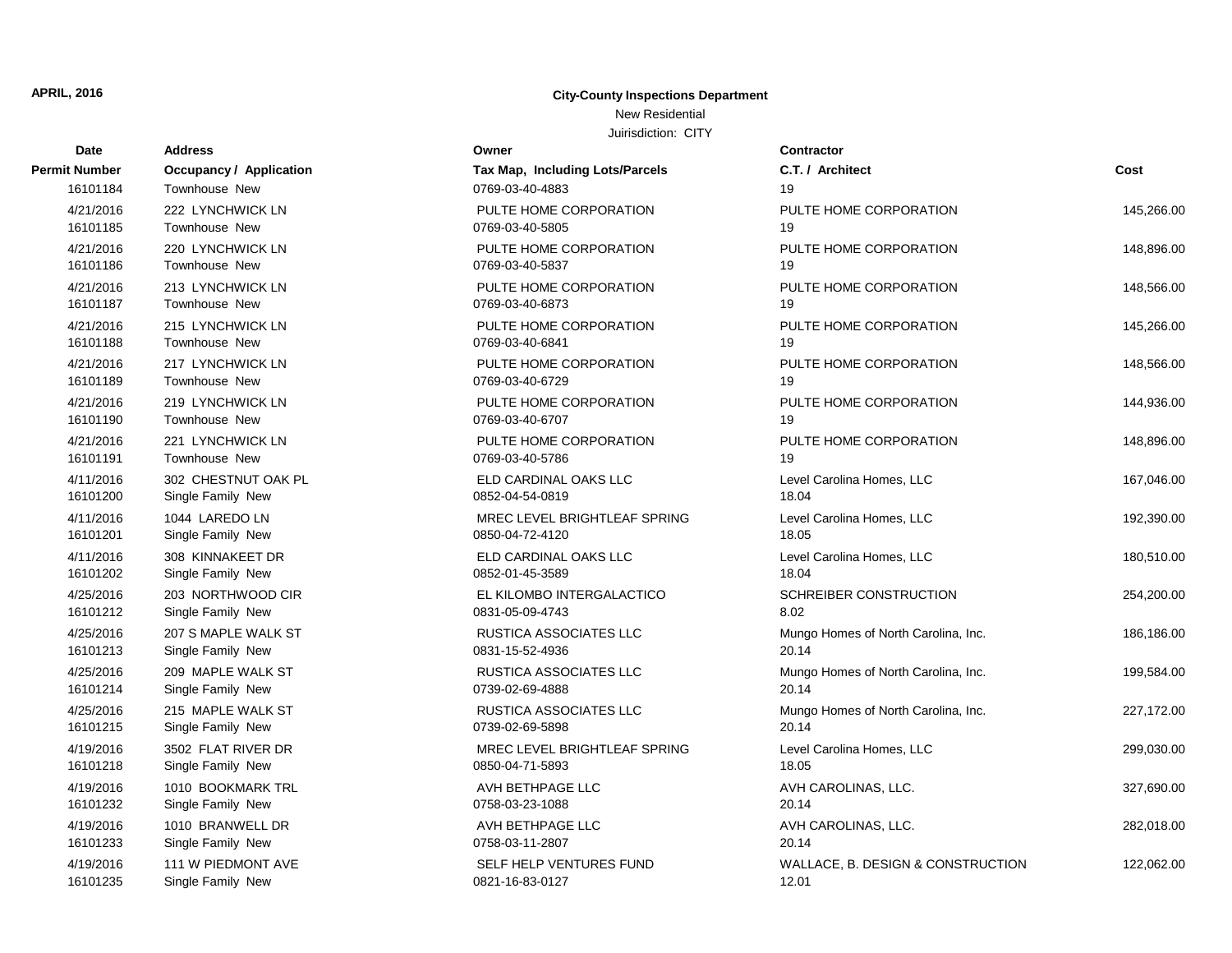## New Residential

| Date          | <b>Address</b>                 | Owner                           | <b>Contractor</b>                      |            |
|---------------|--------------------------------|---------------------------------|----------------------------------------|------------|
| Permit Number | <b>Occupancy / Application</b> | Tax Map, Including Lots/Parcels | C.T. / Architect                       | Cost       |
| 4/25/2016     | 217 MAPLE WALK ST              | <b>RUSTICA ASSOCIATES LLC</b>   | Mungo Homes of North Carolina, Inc.    | 206,285.00 |
| 16101244      | Single Family New              | 0739-02-69-6858                 | 20.14                                  |            |
| 4/19/2016     | 108 FOXBOROUGH LN              | <b>GK BRIGHTWOOD LLLP</b>       | CALATLANTIC GROUP, INC.                | 246,048.00 |
| 16101253      | Single Family New              | 0850-04-74-6693                 | 18.05                                  |            |
| 4/19/2016     | 902 SARATOGA DR                | <b>TRAFALGAR PROPERTIES LLC</b> | Lennar Carolinas, LLC                  | 136,290.00 |
| 16101255      | <b>Townhouse New</b>           | 0833-01-47-2725                 | 17.09                                  |            |
| 4/19/2016     | 904 SARATOGA DR                | <b>TRAFALGAR PROPERTIES LLC</b> | Lennar Carolinas, LLC                  | 135,036.00 |
| 16101256      | <b>Townhouse New</b>           | 0833-01-47-2718                 | 17.09                                  |            |
| 4/19/2016     | 906 SARATOGA DR                | TRAFALGAR PROPERTIES LLC        | Lennar Carolinas, LLC                  | 135,036.00 |
| 16101257      | <b>Townhouse New</b>           | 0833-01-47-2800                 | 17.09                                  |            |
| 4/19/2016     | 908 SARATOGA DR                | <b>TRAFALGAR PROPERTIES LLC</b> | Lennar Carolinas, LLC                  | 133,980.00 |
| 16101258      | <b>Townhouse New</b>           | 0833-01-47-1882                 | 17.09                                  |            |
| 4/19/2016     | 910 SARATOGA DR                | <b>TRAFALGAR PROPERTIES LLC</b> | Lennar Carolinas, LLC                  | 136,290.00 |
| 16101259      | <b>Townhouse New</b>           | 0833-01-47-1875                 | 17.09                                  |            |
| 4/25/2016     | 6 GREYLEE DR                   | <b>HUTSON CRAIG M</b>           | <b>GRAYSON DARE HOMES, INC.</b>        | 190,000.00 |
| 16101278      | Single Family New              | 0803-02-89-6770.SPL             | 17.07                                  |            |
| 4/19/2016     | 1318 PULITZER LN               | BETHPAGE ACQUISITION PARTNERS   | AVH CAROLINAS, LLC.                    | 256,476.00 |
| 16101280      | Single Family New              | 0758-03-22-3610                 | 2014                                   |            |
| 4/19/2016     | 1319 PULITZER LN               | AVH BETHPAGE LLC                | AVH CAROLINAS, LLC.                    | 221,760.00 |
| 16101281      | Single Family New              | 209848-PP141772                 | 20.14                                  |            |
| 4/19/2016     | 1323 PULITZER LN               | AVH BETHPAGE LLC                | AVH CAROLINAS, LLC.                    | 230,208.00 |
| 16101282      | Single Family New              | 209848-PP141774                 | 20.14                                  |            |
| 4/19/2016     | 1325 PULITZER LN               | AVH BETHPAGE LLC                | AVH CAROLINAS, LLC.                    | 241,362.00 |
| 16101283      | Single Family New              | 209848-PP141775                 | 20.14                                  |            |
| 4/19/2016     | 407 KINNAKEET DR               | ELD CARDINAL OAKS LLC           | Level Carolina Homes, LLC              | 210,522.00 |
| 16101293      | Single Family New              | 0852-01-45-6169                 | 18.04                                  |            |
| 4/19/2016     | 112 MANNING WAY                | PULTE HOME CORPORATION          | PULTE HOME CORPORATION                 | 197,538.00 |
| 16101295      | Single Family New              | 0769-03-43-0084                 | 19                                     |            |
| 4/19/2016     | 305 CURRITUCK LN               | PULTE HOME CORPORATION          | PULTE HOME CORPORATION                 | 146,520.00 |
| 16101296      | Single Family New              | 0769-01-26-6697                 | 19                                     |            |
| 4/19/2016     | 1210 BLOOMSBURY MANOR DR       | PULTE HOME CORPORATION          | PULTE HOME CORPORATION                 | 155,232.00 |
| 16101297      | Single Family New              | 0769-01-35-5357                 | 19                                     |            |
| 4/18/2016     | 108 LOFTY HEIGHTS DR           | COMMUNITY DEVELOPMENT CAPITAL   | Meritage Homes of North Carolina, Inc. | 228,228.00 |
| 16101301      | Single Family New              | 0717-04-92-0177                 | 20.12                                  |            |
| 4/18/2016     | 1216 METROPOLITAN DR           | HHHUNT MERIDIAN DURHAM LLC      | HHHunt Homes Raleigh-Durham, LLC       | 133,848.00 |
| 16101307      | <b>Townhouse New</b>           | 0728-02-85-0928                 | 21.14                                  |            |
| 4/18/2016     | 1216 METROPOLITAN DR           | HHHUNT MERIDIAN DURHAM LLC      | HHHunt Homes Raleigh-Durham, LLC       | 108,240.00 |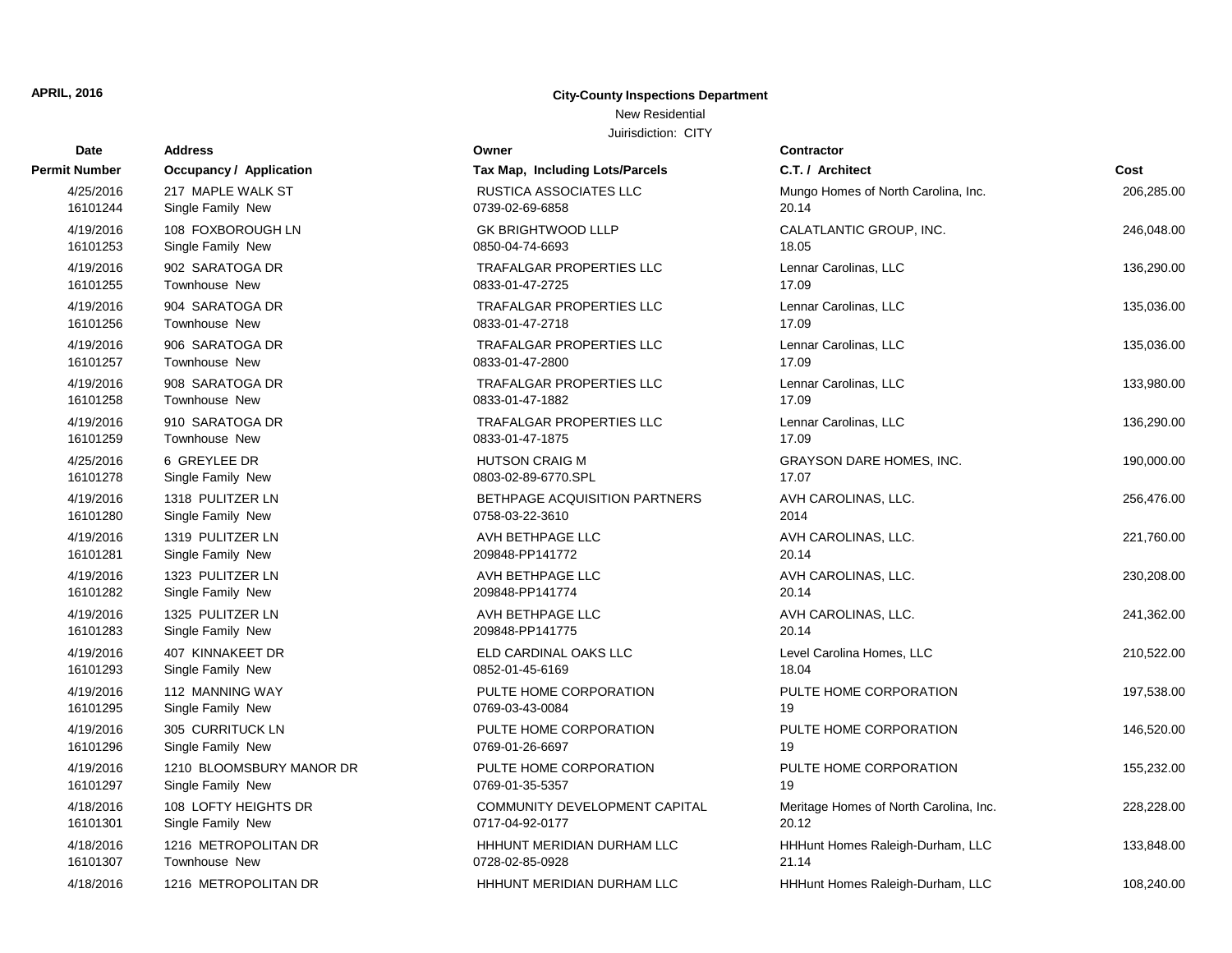#### New Residential

| Date                  | <b>Address</b>                        | Owner                                            | Contractor                             |            |
|-----------------------|---------------------------------------|--------------------------------------------------|----------------------------------------|------------|
| Permit Number         | Occupancy / Application               | Tax Map, Including Lots/Parcels                  | C.T. / Architect                       | Cost       |
| 16101308              | Townhouse New                         | 0728-02-85-0928                                  | 21.14                                  |            |
| 4/18/2016             | 1218 METROPOLITAN DR                  | HHHUNT MERIDIAN DURHAM LLC                       | HHHunt Homes Raleigh-Durham, LLC       | 108,240.00 |
| 16101309              | Townhouse New                         | 0728-02-85-0949                                  | 20.14                                  |            |
| 4/18/2016             | 1220 METROPOLITAN DR                  | HHHUNT MERIDIAN DURHAM LLC                       | HHHunt Homes Raleigh-Durham, LLC       | 100,518.00 |
| 16101310              | Townhouse New                         | 0728-02-86-0050                                  | 20.14                                  |            |
| 4/18/2016             | 1222 METROPOLITAN DR                  | HHHUNT MERIDIAN DURHAM LLC                       | HHHunt Homes Raleigh-Durham, LLC       | 109,494.00 |
| 16101311              | Townhouse New                         | 0728-02-86-0082                                  | 20.14                                  |            |
| 4/18/2016             | 1106 POPLAR ST                        | <b>GK BRIGHTWOOD LLLP</b>                        | CALATLANTIC GROUP, INC.                | 165,198.00 |
| 16101314              | Single Family New                     | 0850-04-73-3961                                  | 18.05                                  |            |
| 4/28/2016             | 4 SHADOW MOSS PL                      | <b>LEWIS FRANK JR</b>                            | Hearthstone Luxury Homes, LLC          | 432,910.00 |
| 16101316              | Single Family New                     | 0813-16-82-6815                                  | 17.07                                  |            |
| 4/25/2016<br>16101317 | 1808 CAPSTONE DR<br>Single Family New | COMMUNITY DEVELOPMENT CAPITAL<br>0717-04-81-0400 | Meritage Homes of North Carolina, Inc. | 243,720.02 |
| 4/28/2016             | 1111 ORCHARD GRASS RD                 | MERITAGE HOMES OF THE                            | Meritage Homes of North Carolina, Inc. | 183,282.00 |
| 16101325              | Townhouse New                         | 0728-04-53-3777                                  | 20.13                                  |            |
| 4/28/2016             | 1113 ORCHARD GRASS RD                 | MERITAGE HOMES OF THE                            | Meritage Homes of North Carolina, Inc. | 153,318.00 |
| 16101326              | Townhouse New                         | 0728-04-53-4706                                  | 20.13                                  |            |
| 4/28/2016             | 1115 ORCHARD GRASS RD                 | MERITAGE HOMES OF THE                            | Meritage Homes of North Carolina, Inc. | 170,874.00 |
| 16101327              | Townhouse New                         | 0728-04-53-4735                                  | 20.13                                  |            |
| 4/28/2016             | 1117 ORCHARD GRASS RD                 | MERITAGE HOMES OF THE                            | Meritage Homes of North Carolina, Inc. | 214,833.00 |
| 16101328              | Townhouse New                         | 0728-04-53-4764                                  | 20.13                                  |            |
| 4/20/2016             | 619 WELLWATER AVE                     | LENNAR CAROLINAS LLC                             | Lennar Carolinas, LLC                  | 196,400.00 |
| 16101335              | Single Family New                     | 0860-01-06-5638                                  | 18.05                                  |            |
| 4/19/2016             | 211 MAPLE WALK ST                     | RUSTICA ASSOCIATES LLC                           | Mungo Homes of North Carolina, Inc.    | 237,658.00 |
| 16101337              | Single Family New                     | 0739-02-69-5848                                  | 20.14                                  |            |
| 4/27/2016             | 112 W ENTERPRISE ST                   | SELF-HELP COMMUNITY DEVELOP-                     | WALLACE, B. DESIGN & CONSTRUCTION      | 175,000.00 |
| 16101342              | Duplex New                            | 0821-16-73-8036                                  | 12.01                                  |            |
| 4/27/2016             | 112 W ENTERPRISE ST                   | SELF-HELP COMMUNITY DEVELOP-                     | WALLACE, B. DESIGN & CONSTRUCTION      | 175,000.00 |
| 16101343              | Duplex New                            | 0821-16-73-8036                                  | 12.01                                  |            |
| 4/28/2016             | 104 PENINSULA CT                      | LENNAR CAROLINAS LLC                             | Lennar Carolinas, LLC                  | 177,144.00 |
| 16101363              | Single Family New                     | 0850-01-05-9890                                  | 18.05                                  |            |
| 4/21/2016             | 1304 BLOOMSBURY MANOR DR              | PULTE HOME CORPORATION                           | PULTE HOME CORPORATION                 | 230,736.00 |
| 16101377              | Single Family New                     | 0769-01-35-6460                                  | 19                                     |            |
| 4/21/2016             | 116 BURLINGTON MILL CT                | PULTE HOME CORPORATION                           | PULTE HOME CORPORATION                 | 205,986.00 |
| 16101378              | Single Family New                     | 0769-03-34-1775                                  | 19                                     |            |
| 4/28/2016             | 123 BURLINGTON MILL CT                | PULTE HOME CORPORATION                           | PULTE HOME CORPORATION                 | 166,782.00 |
| 16101379              | Single Family New                     | 0769-03-34-3698                                  | 19                                     |            |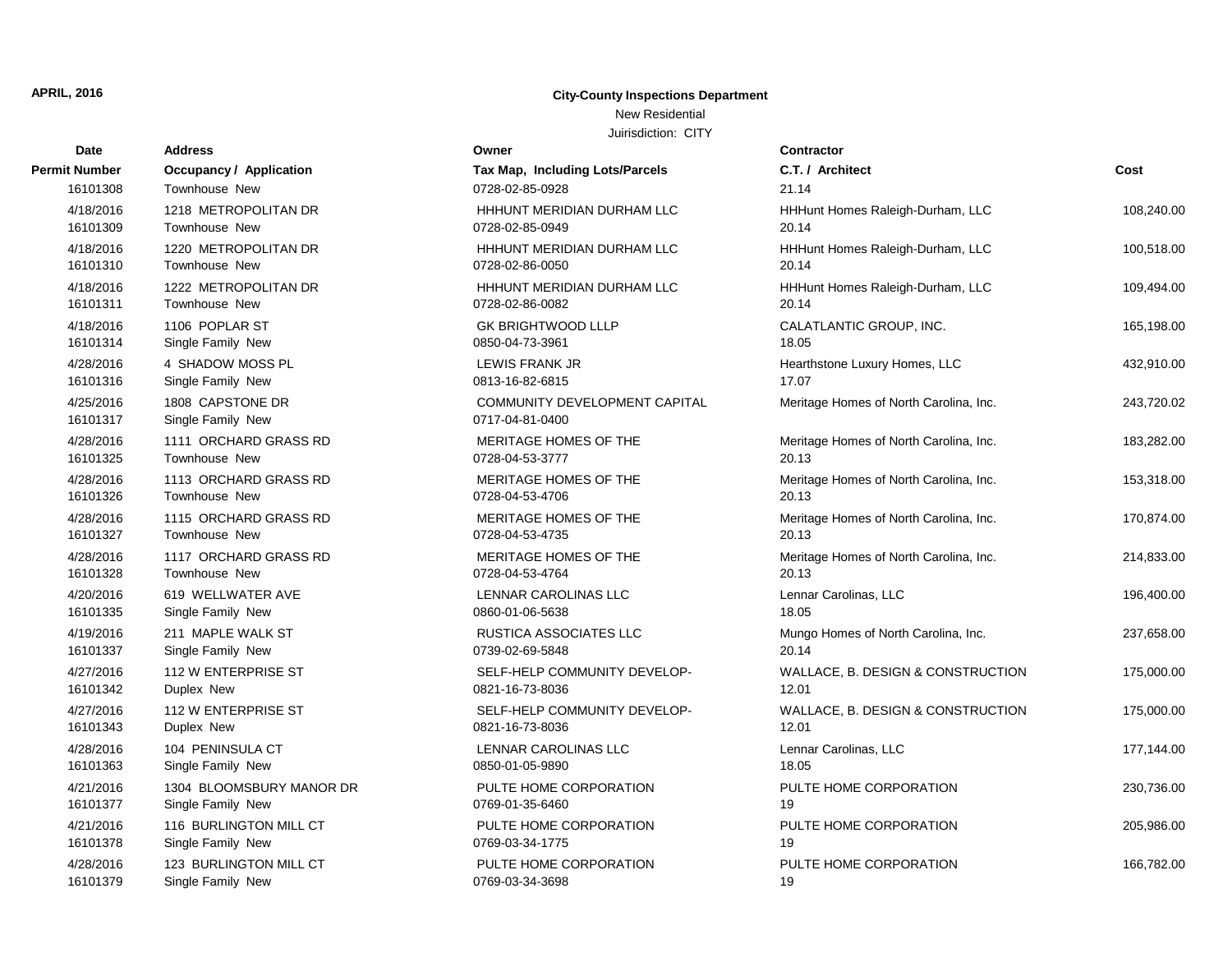# New Residential

| <b>Date</b> | <b>Address</b>                 | Owner                           | Contractor       |
|-------------|--------------------------------|---------------------------------|------------------|
| nit Number  | <b>Occupancy / Application</b> | Tax Map, Including Lots/Parcels | C.T. / Arch      |
| 4/28/2016   | 109 VIRGINIA CREST WAY         | PULTE HOME CORPORATION          | PULTE HO         |
| 16101380    | Single Family New              | 0769-03-34-0703                 | 19               |
| 4/28/2016   | 117 VIRGINIA CREST WAY         | PULTE HOME CORPORATION          | PULTE HO         |
| 16101381    | Single Family New              | 0769-03-34-1601                 | 19               |
| 4/28/2016   | 222 KINNEY GLENN CT            | STANDARD PACIFIC OF THE         | STANDARI         |
| 16101384    | Single Family New              | 215886-PP151129                 | 20.11            |
| 4/22/2016   | 1917 BUFFALO WAY               | EAST GEER VENTURES LLC          | <b>WADE JUF</b>  |
| 16101403    | Single Family New              | 0842-01-36-3498                 | 18.01            |
| 4/22/2016   | 1920 BUFFALO WAY               | <b>EAST GEER VENTURES LLC</b>   | <b>WADE JUF</b>  |
| 16101404    | Single Family New              | 0842-01-36-1593                 | 18.01            |
| 4/22/2016   | 1922 BUFFALO WAY               | <b>EAST GEER VENTURES LLC</b>   | <b>WADE JUF</b>  |
| 16101405    | Single Family New              | 0842-01-36-1593                 | 18.01            |
| 4/22/2016   | 1924 BUFFALO WAY               | <b>EAST GEER VENTURES LLC</b>   | <b>WADE JUF</b>  |
| 16101406    | Single Family New              | 0842-01-36-0496                 | 18.01            |
| 4/22/2016   | 1925 BUFFALO WAY               | <b>EAST GEER VENTURES LLC</b>   | <b>WADE JUF</b>  |
| 16101407    | Single Family New              | 0842-01-36-2369                 | 18.01            |
| 4/25/2016   | 414 EXCALIBUR DR               | AF-FOUR SEASONS LLC             | <b>True Home</b> |
| 16101410    | Single Family New              | 0757-01-09-4490                 | 20.14            |
| 4/28/2016   | 209 EL PASO AVE                | DREES COMPANY THE               | THE DREE         |
| 16101419    | Single Family New              | 0850-03-32-0603                 | 18.05            |
| 4/25/2016   | 1308 BLOOMSBURY MANOR DR       | PULTE HOME CORPORATION          | PULTE HO         |
| 16101422    | Single Family New              | 0769-01-35-7462                 | 19               |
| 4/28/2016   | 226 MORNINGSIDE DR             | STANDARD PACIFIC OF THE         | <b>STANDARI</b>  |
| 16101423    | Single Family New              | 0719-04-94-8268                 |                  |
| 4/28/2016   | 334 KINNEY GLENN CT            | STANDARD PACIFIC OF THE         | <b>STANDARI</b>  |
| 16101424    | Single Family New              | 0729-03-04-1734                 | 20.11            |
| 4/27/2016   | 222 KAYLEEN CT                 | OAKS AT LYONS FARM LLC THE      | THE DREE         |
| 16101453    | Single Family New              | 0727-03-23-0886                 | 20.12            |
| 4/28/2016   | 307 CURRITUCK LN               | PULTE HOME CORPORATION          | PULTE HO         |
| 16101468    | Single Family New              | 0769-01-26-6771                 | 19               |
| 4/28/2016   | 325 CURRITUCK LN               | PULTE HOME CORPORATION          | PULTE HO         |
| 16101469    | Single Family New              | 0769-01-27-5032                 | 19               |
| 4/28/2016   | 217 KINNEY GLENN CT            | STANDARD PACIFIC OF THE         | <b>STANDARI</b>  |
| 16101478    | Single Family New              | 0729-03-04-2728                 | 20.11            |
| 4/28/2016   | 115 MILL CHAPEL RD             | JEN NORTH CAROLINA 4 LLC        | Weekley H        |
| 16101479    | Single Family New              | 0707-01-27-5994                 | 20.12            |
| 4/29/2016   | 105 MANNING WAY                | PULTE HOME CORPORATION          | PULTE HO         |

| Owner                                            |  |  |  |  |
|--------------------------------------------------|--|--|--|--|
| <b>Tax Map, Including Lots/Parcels</b>           |  |  |  |  |
| PULTE HOME CORPORATION<br>0769-03-34-0703        |  |  |  |  |
| PULTE HOME CORPORATION<br>0769-03-34-1601        |  |  |  |  |
| STANDARD PACIFIC OF THE<br>215886-PP151129       |  |  |  |  |
| EAST GEER VENTURES LLC<br>0842-01-36-3498        |  |  |  |  |
| <b>EAST GEER VENTURES LLC</b><br>0842-01-36-1593 |  |  |  |  |
| <b>EAST GEER VENTURES LLC</b><br>0842-01-36-1593 |  |  |  |  |
| <b>EAST GEER VENTURES LLC</b><br>0842-01-36-0496 |  |  |  |  |
| <b>EAST GEER VENTURES LLC</b><br>0842-01-36-2369 |  |  |  |  |
| AF-FOUR SEASONS LLC<br>0757-01-09-4490           |  |  |  |  |
| DREES COMPANY THE<br>0850-03-32-0603             |  |  |  |  |
| PULTE HOME CORPORATION<br>0769-01-35-7462        |  |  |  |  |
| STANDARD PACIFIC OF THE<br>0719-04-94-8268       |  |  |  |  |
| STANDARD PACIFIC OF THE<br>0729-03-04-1734       |  |  |  |  |
| OAKS AT LYONS FARM LLC THE<br>0727-03-23-0886    |  |  |  |  |
| PULTE HOME CORPORATION<br>0769-01-26-6771        |  |  |  |  |
| PULTE HOME CORPORATION<br>0769-01-27-5032        |  |  |  |  |
| STANDARD PACIFIC OF THE<br>0729-03-04-2728       |  |  |  |  |
| JEN NORTH CAROLINA 4 LLC<br>0707-01-27-5994      |  |  |  |  |
| PULTE HOME CORPORATION                           |  |  |  |  |

| Permit Number | <b>Occupancy / Application</b> | Tax Map, Including Lots/Parcels | C.T. / Architect                       | Cost       |
|---------------|--------------------------------|---------------------------------|----------------------------------------|------------|
| 4/28/2016     | 109 VIRGINIA CREST WAY         | PULTE HOME CORPORATION          | PULTE HOME CORPORATION                 | 149,952.00 |
| 16101380      | Single Family New              | 0769-03-34-0703                 | 19                                     |            |
| 4/28/2016     | 117 VIRGINIA CREST WAY         | PULTE HOME CORPORATION          | PULTE HOME CORPORATION                 | 156,948.00 |
| 16101381      | Single Family New              | 0769-03-34-1601                 | 19                                     |            |
| 4/28/2016     | 222 KINNEY GLENN CT            | STANDARD PACIFIC OF THE         | STANDARD PACIFIC OF THE CAROLINAS, LLC | 124,000.00 |
| 16101384      | Single Family New              | 215886-PP151129                 | 20.11                                  |            |
| 4/22/2016     | 1917 BUFFALO WAY               | <b>EAST GEER VENTURES LLC</b>   | WADE JURNEY HOMES                      | 134,244.00 |
| 16101403      | Single Family New              | 0842-01-36-3498                 | 18.01                                  |            |
| 4/22/2016     | 1920 BUFFALO WAY               | EAST GEER VENTURES LLC          | <b>WADE JURNEY HOMES</b>               | 126,786.00 |
| 16101404      | Single Family New              | 0842-01-36-1593                 | 18.01                                  |            |
| 4/22/2016     | 1922 BUFFALO WAY               | <b>EAST GEER VENTURES LLC</b>   | <b>WADE JURNEY HOMES</b>               | 116,688.00 |
| 16101405      | Single Family New              | 0842-01-36-1593                 | 18.01                                  |            |
| 4/22/2016     | 1924 BUFFALO WAY               | EAST GEER VENTURES LLC          | <b>WADE JURNEY HOMES</b>               | 129,888.00 |
| 16101406      | Single Family New              | 0842-01-36-0496                 | 18.01                                  |            |
| 4/22/2016     | 1925 BUFFALO WAY               | <b>EAST GEER VENTURES LLC</b>   | <b>WADE JURNEY HOMES</b>               | 135,664.00 |
| 16101407      | Single Family New              | 0842-01-36-2369                 | 18.01                                  |            |
| 4/25/2016     | 414 EXCALIBUR DR               | AF-FOUR SEASONS LLC             | True Homes, LLC                        | 207,794.00 |
| 16101410      | Single Family New              | 0757-01-09-4490                 | 20.14                                  |            |
| 4/28/2016     | 209 EL PASO AVE                | DREES COMPANY THE               | THE DREES HOMES COMPANY                | 206,000.00 |
| 16101419      | Single Family New              | 0850-03-32-0603                 | 18.05                                  |            |
| 4/25/2016     | 1308 BLOOMSBURY MANOR DR       | PULTE HOME CORPORATION          | PULTE HOME CORPORATION                 | 163,152.00 |
| 16101422      | Single Family New              | 0769-01-35-7462                 | 19                                     |            |
| 4/28/2016     | 226 MORNINGSIDE DR             | STANDARD PACIFIC OF THE         | STANDARD PACIFIC OF THE CAROLINAS, LLC | 190,000.00 |
| 16101423      | Single Family New              | 0719-04-94-8268                 |                                        |            |
| 4/28/2016     | 334 KINNEY GLENN CT            | STANDARD PACIFIC OF THE         | STANDARD PACIFIC OF THE CAROLINAS, LLC | 149,000.00 |
| 16101424      | Single Family New              | 0729-03-04-1734                 | 20.11                                  |            |
| 4/27/2016     | 222 KAYLEEN CT                 | OAKS AT LYONS FARM LLC THE      | THE DREES HOMES COMPANY                | 231,132.00 |
| 16101453      | Single Family New              | 0727-03-23-0886                 | 20.12                                  |            |
| 4/28/2016     | 307 CURRITUCK LN               | PULTE HOME CORPORATION          | PULTE HOME CORPORATION                 | 165,000.00 |
| 16101468      | Single Family New              | 0769-01-26-6771                 | 19                                     |            |
| 4/28/2016     | 325 CURRITUCK LN               | PULTE HOME CORPORATION          | PULTE HOME CORPORATION                 | 141,174.00 |
| 16101469      | Single Family New              | 0769-01-27-5032                 | 19                                     |            |
| 4/28/2016     | 217 KINNEY GLENN CT            | STANDARD PACIFIC OF THE         | STANDARD PACIFIC OF THE CAROLINAS, LLC | 245,850.00 |
| 16101478      | Single Family New              | 0729-03-04-2728                 | 20.11                                  |            |
| 4/28/2016     | 115 MILL CHAPEL RD             | JEN NORTH CAROLINA 4 LLC        | Weekley Homes, L.P.                    | 234,498.00 |
| 16101479      | Single Family New              | 0707-01-27-5994                 | 20.12                                  |            |
| 4/29/2016     | 105 MANNING WAY                | PULTE HOME CORPORATION          | PULTE HOME CORPORATION                 | 249,942.00 |